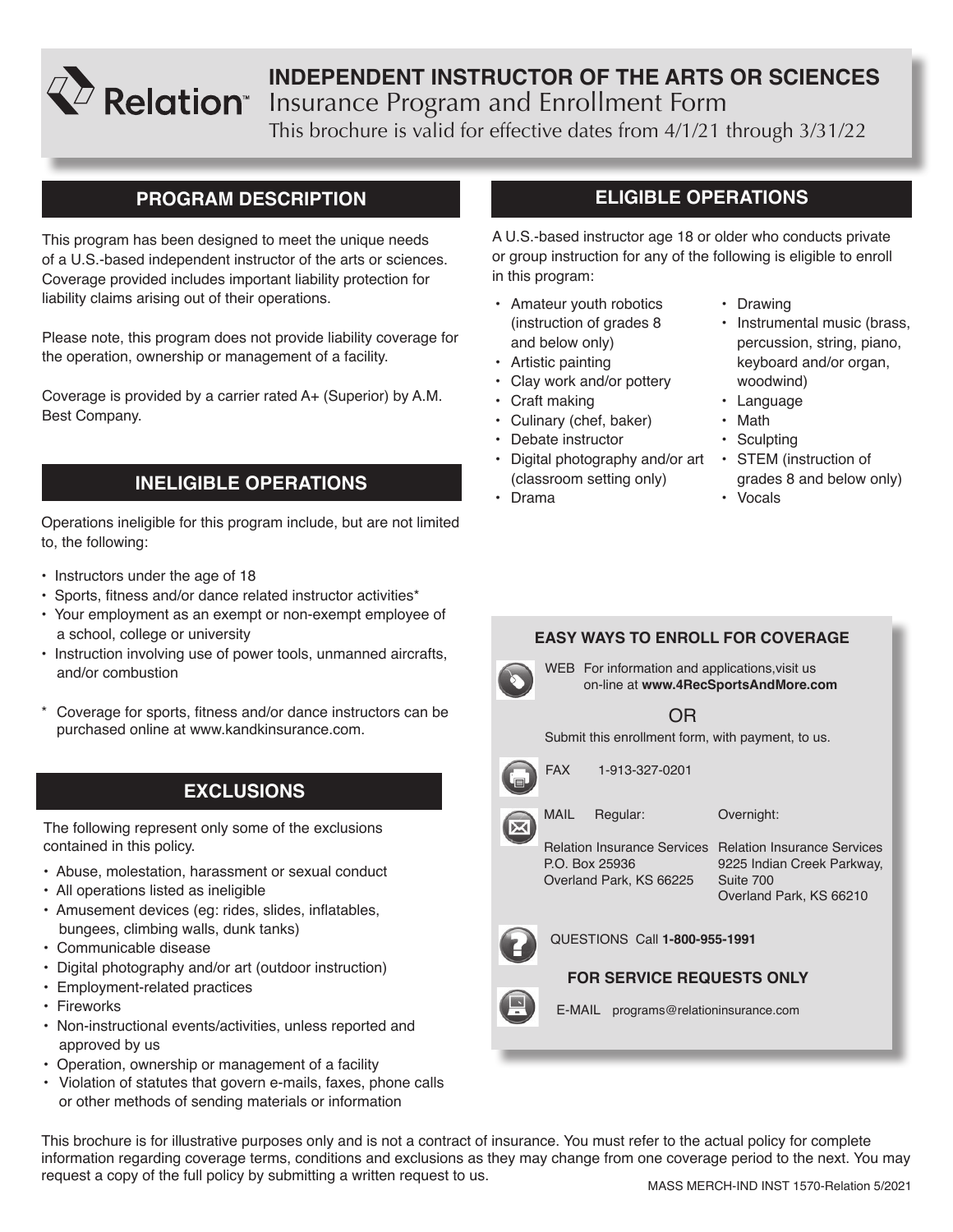| <b>COVERAGE AND LIMITS</b>                                      |                 |                 |                 |                 |                 |
|-----------------------------------------------------------------|-----------------|-----------------|-----------------|-----------------|-----------------|
| <b>Coverages</b>                                                | <b>Option 1</b> | <b>Option 2</b> | <b>Option 3</b> | <b>Option 4</b> | <b>Option 5</b> |
| <b>Commercial General Liability (CGL):</b>                      | Limits          | <b>Limits</b>   | Limits          | Limits          | Limits          |
| Each Occurrence                                                 | 1,000,000<br>\$ | \$2,000,000     | \$3,000,000     | \$4,000,000     | \$5,000,000     |
| General Aggregate<br>(Other than Products-completed Operations) | \$5,000,000     | \$5,000,000     | 5,000,000<br>\$ | \$5,000,000     | \$5,000,000     |
| Products-completed Operations Aggregate                         | 1,000,000<br>\$ | \$2,000,000     | \$3,000,000     | \$4,000,000     | \$5,000,000     |
| Personal and Advertising Injury                                 | 1,000,000<br>\$ | \$2,000,000     | \$3,000,000     | \$4,000,000     | \$5,000,000     |
| Legal Liability to Participants                                 | 1,000,000<br>\$ | \$2,000,000     | \$3,000,000     | \$4,000,000     | \$5,000,000     |
| <b>Professional Liability</b>                                   | \$1,000,000     | \$2,000,000     | \$3,000,000     | \$4,000,000     | \$5,000,000     |
| Damage to Premises Rented to You<br>(Fire Legal Liability)      | 1,000,000<br>S  | 1,000,000<br>\$ | \$<br>1,000,000 | 1,000,000<br>\$ | \$<br>,000,000  |
| Medical Expense (other than participants)                       | \$<br>5,000     | \$<br>5,000     | \$<br>5,000     | \$<br>5,000     | \$<br>5,000     |
| <b>Cost</b> (per instructor)                                    | 155.00<br>\$    | \$<br>225.00    | \$<br>475.00    | \$<br>725.00    | \$<br>975.00    |

\*Cost includes premium and a \$15 risk purchasing annual administration fee.

Coverage provided under this program includes:

**Commercial General Liability with Broadening Endorsement** – coverage which protects the insured against liability claims for bodily injury and property damage arising out of premises, operations, products and completed operations and personal and advertising injury.

**Legal Liability to Participants** – coverage which offers protection against bodily injury liability claims brought by persons participating in covered activities of your art or science instruction.

**Professional Liability** – provides protection against claims that arise out of the rendering or failure to render: instruction, demonstration, direction and/or advice relating to the arts or sciences.

# **FREQUENTLY ASKED QUESTIONS**

### **1. How soon does coverage start? When will I receive proof of coverage?**

Coverage can be bound the date after we receive a completed enrollment form and the appropriate premium. Please allow adequate time for us to process your enrollment form and issue certificates.

### **2. When should I make my coverage effective?**

The effective date is the date you need your insurance to start. If you are renewing coverage with us, use the expiration date of your existing coverage. Coverage will be in effect for one year.

### **3. I have been asked by a third party to add them as an "additional insured" to my policy. What does this mean?**

An additional insured is an entity which has an insurable interest for claims arising out of your negligence as the named insured. By providing an entity additional

insured status, they are now entitled to defense and indemnity (if policy limits have not been exhausted) under your policy with no responsibility for premium payments.

You may add an entity as an additional insured under the certificate request section of the enrollment form.

### **4. Will I receive a policy after submitting the enrollment form?**

Coverage offered under this program is exclusively through Sports, Leisure and Entertainment Risk Purchasing Group (RPG). The RPG receives a master policy from the company. Submission of this enrollment form confirms your desire to receive coverage through the RPG. Each member will receive their own certificate of insurance as their evidence of coverage. The limits of insurance apply individually to each insured member organization-there are no shared limits of liability with any other members. A copy of the RPG master policy can be requested in writing to: Relation Insurance Services, P.O. Box 25936, Overland Park, KS 66225 or programs@relationinsurance.com.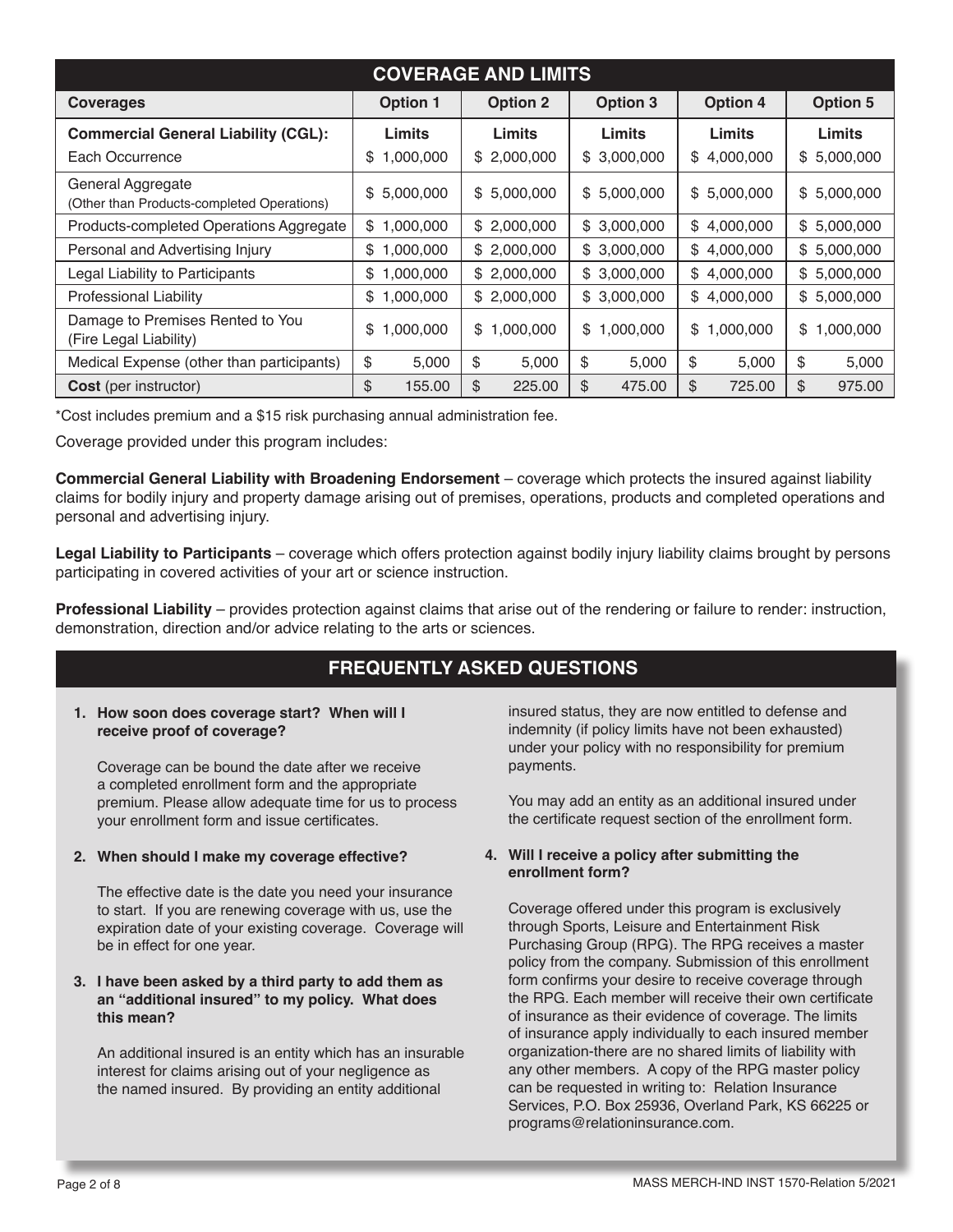# **Enrollment Form - Independent Instructor of the Arts or Sciences** Valid for effective dates from 4/1/21 through 3/31/22

Completion of this enrollment form confirms your desire to obtain insurance through the Sports, Leisure and Entertainment Risk Purchasing Group. A risk purchasing group (RPG) provides group purchasing power for similar risks resulting in potential advantageous coverage terms, competitive rates, risk management bulletins, and rewards for favorable group loss experience. An RPG administration fee may be charged. The submission of this enrollment form and/or the acceptance of payment does not guarantee coverage. Certain operations are not eligible for coverage by this program. We reserve the right to decline any request for coverage.

### **TO AVOID PROCESSING DELAYS, PLEASE: 1. Complete all sections (print legibly)**

# **2. Sign and date where required 3. Remit completed enrollment form (pages 3-8) with payment**

|                              | $\bigcirc$ I am a new account                                                                                                                                                                                                                                     | $\bigcirc$ I am renewing my coverage                                                                          |                                          |               |
|------------------------------|-------------------------------------------------------------------------------------------------------------------------------------------------------------------------------------------------------------------------------------------------------------------|---------------------------------------------------------------------------------------------------------------|------------------------------------------|---------------|
|                              | Instructor's name (as it should appear on the policy): ____________                                                                                                                                                                                               |                                                                                                               |                                          |               |
|                              |                                                                                                                                                                                                                                                                   | First name                                                                                                    | Last name                                |               |
|                              | Doing business as (DBA): Doing business as (DBA):<br>(additional name(s) under which the named insured operates)                                                                                                                                                  |                                                                                                               |                                          |               |
|                              |                                                                                                                                                                                                                                                                   |                                                                                                               |                                          |               |
| <b>GENERAL<br/>IFORMATIO</b> |                                                                                                                                                                                                                                                                   |                                                                                                               |                                          |               |
|                              |                                                                                                                                                                                                                                                                   |                                                                                                               |                                          |               |
|                              |                                                                                                                                                                                                                                                                   |                                                                                                               |                                          |               |
|                              |                                                                                                                                                                                                                                                                   |                                                                                                               |                                          |               |
|                              | (By listing an email address, you are giving us permission to contact you by email about your policy. Refer to page 5 of the application for<br>Electronic Disclosure and Consent)                                                                                |                                                                                                               |                                          |               |
|                              |                                                                                                                                                                                                                                                                   |                                                                                                               |                                          |               |
|                              | Coverage will begin the day after the completed enrollment form and premium are received and approved by                                                                                                                                                          |                                                                                                               |                                          |               |
| DATES                        | us, or on a later date you specify below. (If renewing coverage, please provide the expiration date of your current policy.)                                                                                                                                      |                                                                                                               |                                          |               |
|                              |                                                                                                                                                                                                                                                                   |                                                                                                               |                                          |               |
|                              |                                                                                                                                                                                                                                                                   |                                                                                                               |                                          |               |
|                              | 1. Type of instructor: (check all that apply)                                                                                                                                                                                                                     |                                                                                                               |                                          |               |
|                              | $\bigcirc$ Amateur youth robotics                                                                                                                                                                                                                                 | $\bigcirc$ Debate instructor                                                                                  | $\bigcirc$ Language                      |               |
|                              | (instruction of grades 8 and below only)                                                                                                                                                                                                                          | $\bigcirc$ Digital photography and/or art                                                                     | $\bigcirc$ Math                          |               |
|                              | $\bigcirc$ Artistic painting                                                                                                                                                                                                                                      | (classroom setting only)                                                                                      | $\bigcirc$ Sculpting                     |               |
|                              | $\bigcirc$ Clay work and/or pottery                                                                                                                                                                                                                               | $\bigcirc$ Drama                                                                                              | $\bigcirc$ STEM (instruction of grades 8 |               |
|                              | $\bigcirc$ Craft making                                                                                                                                                                                                                                           | $\bigcirc$ Drawing                                                                                            | and below only)                          |               |
|                              | $\bigcirc$ Culinary                                                                                                                                                                                                                                               | $\bigcirc$ Instrumental music                                                                                 | $\bigcirc$ Vocals                        |               |
|                              | 2. Are you 18 or older?                                                                                                                                                                                                                                           |                                                                                                               | $\bigcirc$ Yes                           | $\bigcirc$ No |
|                              | 3. Do you own or operate your own arts, music or science facility and/or have                                                                                                                                                                                     |                                                                                                               | $\bigcirc$ Yes                           | $\bigcirc$ No |
|                              | employees/volunteers?                                                                                                                                                                                                                                             |                                                                                                               |                                          |               |
| <b>SINESS INFORMATION</b>    | (If yes, please note this program only provides coverage for your operations as an individual instructor. It does not extend to your<br>employees or anyone performing instruction or training on your behalf, nor does it apply to the operation of a facility.) |                                                                                                               |                                          |               |
|                              | 4. Are you employed as an exempt or non-exempt employee of a school                                                                                                                                                                                               |                                                                                                               | () Yes                                   | $\bigcirc$ No |
|                              | college, or university?                                                                                                                                                                                                                                           |                                                                                                               |                                          |               |
| $\vec{p}$                    | (If yes, please note this program does not provide coverage for your instruction as employment as an exempt or non-exempt employee of<br>a school, university or college)                                                                                         |                                                                                                               |                                          |               |
|                              | 5. Do you conduct operations outside the U.S.?                                                                                                                                                                                                                    |                                                                                                               | $\bigcirc$ Yes                           | $\bigcirc$ No |
|                              | If yes,                                                                                                                                                                                                                                                           |                                                                                                               |                                          |               |
|                              | . How many times per year do you instruct outside of the U.S.?                                                                                                                                                                                                    |                                                                                                               |                                          |               |
|                              |                                                                                                                                                                                                                                                                   | . What is the maximum number of days you will spend outside the U.S. for instruction?                         |                                          |               |
|                              |                                                                                                                                                                                                                                                                   | Note: Coverage applies only if your responsibility to pay damages is determined in a suit brought in the U.S. |                                          |               |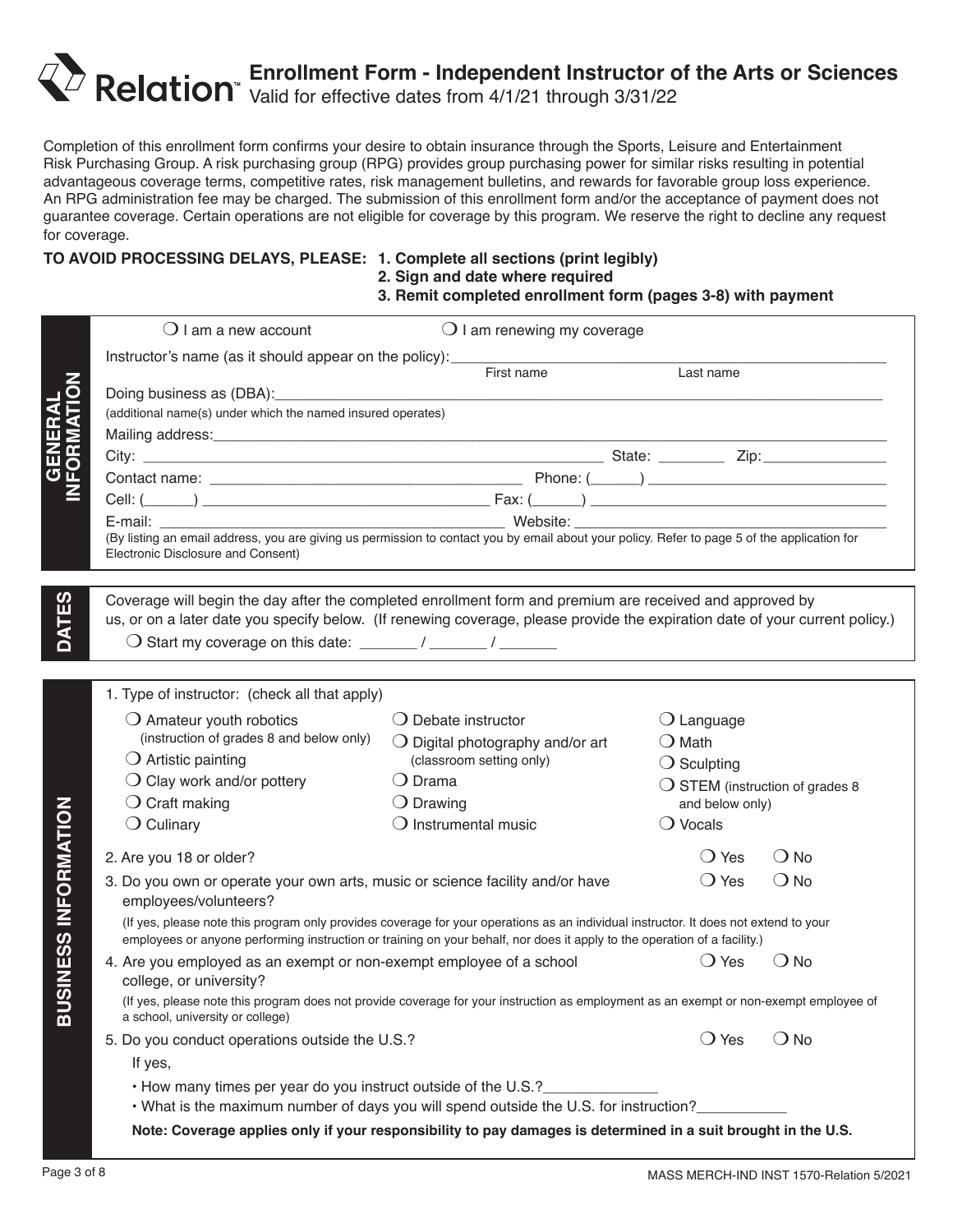### Select an option:

| <b>Options</b> | <b>Limits of Liability</b> | 1-Year Premium |
|----------------|----------------------------|----------------|
| Option 1       | \$1,000,000                | 155.00<br>S    |
| Option 2       | \$2,000,000                | 225.00<br>\$   |
| Option 3       | \$3,000,000                | 475.00<br>S    |
| Option 4       | \$4,000,000                | 725.00<br>S    |
| Option 5       | \$5,000,000                | 975.00<br>ß.   |

\*Cost includes premium and a \$15 risk purchasing annual administration fee.

### **COSTS ARE 100% FULLY EARNED AND NON-REFUNDABLE/NON-TRANSFERABLEONCE COVERAGE BEGINS. COVERAGE IS CONTINGENT UPON RECEIPT OF PAYMENT AND A FULLY COMPLETED ENROLLMENT FORM.**

### **NO COVERAGE WILL BE DEEMED IN EFFECT UNTIL THE ACCURATE PAYMENT IS RECEIVED BY THE COMPANY OR THEIR REPRESENTATIVE.**

### **CANCELLATIONS/CHANGES CAN ONLY BE MADE BY THE NAMED INSURED.**

| Once your enrollment form is approved, you will receive a Certificate of Insurance as evidence that coverage is bound.<br>Complete this section if you require additional certificates listing a facility, property owner or similar third-party<br>as an additional insured on your policy. Provide a separate request for each additional certificate needed. |  |  |
|-----------------------------------------------------------------------------------------------------------------------------------------------------------------------------------------------------------------------------------------------------------------------------------------------------------------------------------------------------------------|--|--|
| Note: Please request all additional insureds needed for this policy term. Additional insureds from the expiring policy term will<br>not be automatically renewed.                                                                                                                                                                                               |  |  |
| 1. When is this certificate needed? : / /                                                                                                                                                                                                                                                                                                                       |  |  |
| 2. What is the additional insured's relationship to you?<br>$\bigcirc$ Owner/manager/lessor of premises (facility or venue) $\bigcirc$ Sponsor $\bigcirc$ Co-promoter<br><b>REQUESTS</b><br>NOTE: The certificate holder will automatically be an Additional Insured for an Owner/manager/lessor, Sponsor or Co-Promoter relationship                           |  |  |
|                                                                                                                                                                                                                                                                                                                                                                 |  |  |
|                                                                                                                                                                                                                                                                                                                                                                 |  |  |
|                                                                                                                                                                                                                                                                                                                                                                 |  |  |
| 4. Does the certificate holder/additional insured require any special wording or endorsements? O Yes O No                                                                                                                                                                                                                                                       |  |  |
| If yes, check all that apply: $\bigcirc$ CG2026 $\bigcirc$ Primary $\bigcirc$ Waiver of subrogation                                                                                                                                                                                                                                                             |  |  |
|                                                                                                                                                                                                                                                                                                                                                                 |  |  |
| NOTE: If you are not sure, please attach a copy of the insurance requirements/instructions you've received.                                                                                                                                                                                                                                                     |  |  |
| If applicable:                                                                                                                                                                                                                                                                                                                                                  |  |  |
|                                                                                                                                                                                                                                                                                                                                                                 |  |  |
|                                                                                                                                                                                                                                                                                                                                                                 |  |  |
|                                                                                                                                                                                                                                                                                                                                                                 |  |  |
| Location of event/activity:                                                                                                                                                                                                                                                                                                                                     |  |  |
| The most common delay in certificate processing is caused by providing partial or incorrect name and/or<br>instructions. Please check your request carefully before submitting.                                                                                                                                                                                 |  |  |
| Relation Insurance Services - Specialty Risk, Inc. · P.O. Box 25936 · Overland Park, KS 66225 · 1-800-955-1991<br>E-mail = programs@relationinsurance.com · Fax 1-913-327-0201 · www.4RecSportsAndMore.com                                                                                                                                                      |  |  |

CA #0H18178, TX #1657333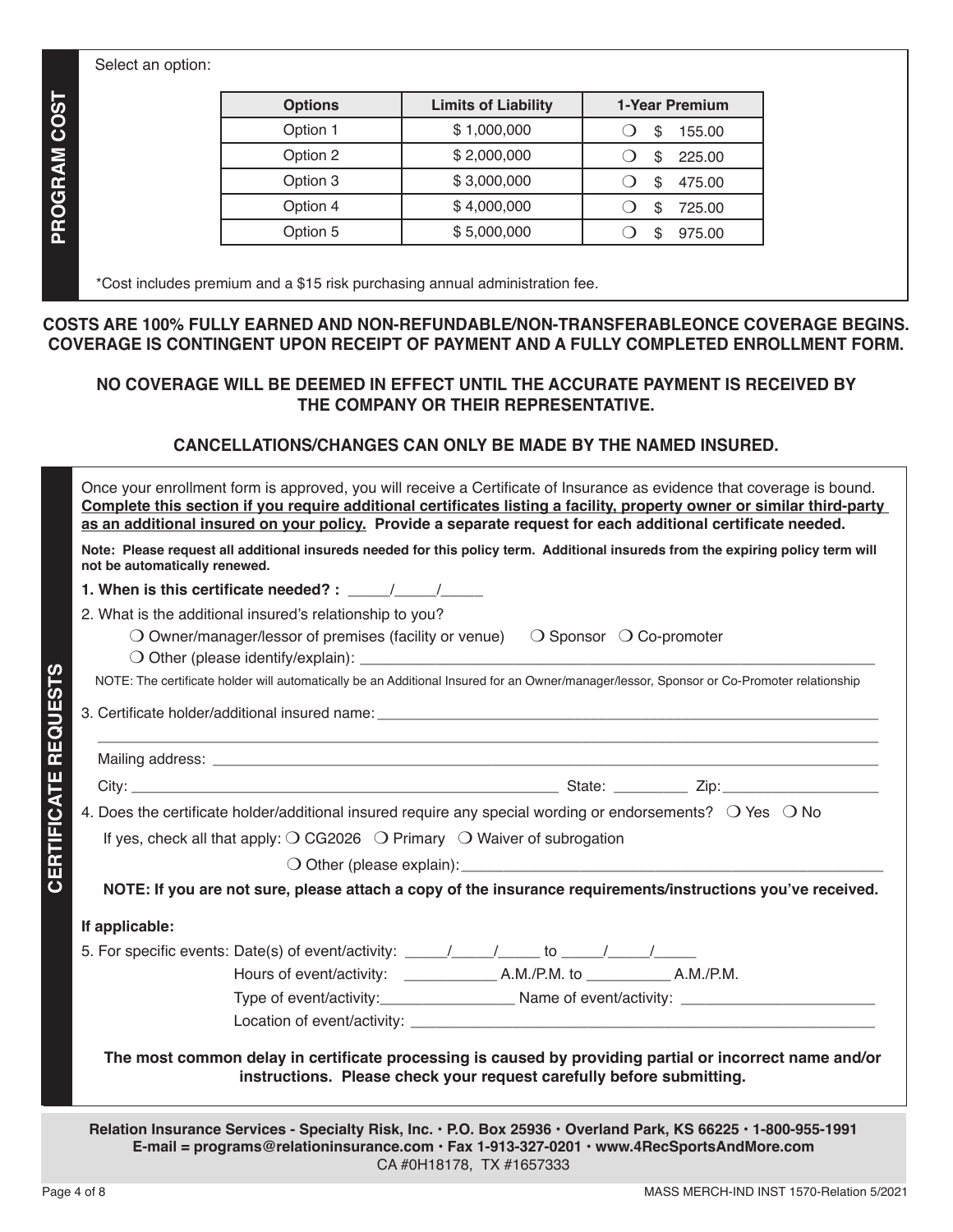The following exclusions are contained in the commercial general liability coverage provided by this program. Abuse, molestation, harassment or sexual conduct; Aircraft/hot air balloon; Airport; Amusement devices (the ownership, operation, maintenance or use of: any mechanical or non-mechanical ride, slide, or water slide, any inflatable recreational device, any bungee operation or equipment, any vertical device or equipment used for climbing-either permanently affixed or temporarily erected, or dunk tank. Amusement devices do not include any video or computer games); Animals (injury or death to, or injury, death or property damage caused by any animal owned, rented or hired by you); Asbestos; Commercial general liability standard exclusions (CG0001 04/13 edition); Communicable disease; Digital photography and/or art (outdoor instruction); Employment-related practices; Fireworks; Fungi or bacteria; Haunted attractions; Lead; Non-instructional events/activities, unless reported and approved by us; Nuclear energy liability; Operation, ownership or management of a facility; Performers; Rodeos; Saddle animals; Snowmobile; Violation of statutes that govern e-mails, faxes, phone calls or other methods of sending materials or information; Those operations listed as ineligible: Instructors under the age of 18; Instruction involving use of power tools, unmanned aircrafts, and/or combustion; Sports, fitness, and/ or dance related instructor activities; Your employment as an exempt or non-exempt employee of a school, college or university; STEM programs/activities/events for grades 9 and above; Robotic programs/activities/events for grades 9 and above.

# **Electronic Disclosure and Consent and Warranty PLEASE READ, COMPLETE #9 BELOW, AND SIGN ON PAGE 6**

### **Electronic Signature Disclosure and Consent**

The Electronic Signatures in Global and National Commerce Act (15 U.S.C. § 7001, et seq.) provides that a signature, contract or other record may not be denied legal effect, validity or enforceability solely because it is in electronic form or because an electronic signature was used in a transaction.

Relation Insurance Services (Relation), whether on its own behalf, and/or on behalf of an insurer and/or third parties, may utilize the internet, email, cloud services, digital storage, digital media or similar electronic means to transmit Policy Documents to its clients. This Agreement informs you of your rights when we are delivering and you are receiving such documents from us electronically.

By agreeing to proceed with this transaction, you acknowledge and consent to the following:

- 1. I hereby voluntarily consent to proceeding with this transaction, and all subsequent actions related to this transaction, electronically.
- 2. I understand that further documents relating to this insurance purchased through Relation, including but not limited to correspondence, communications, confirmations, requests for premium payments and policy documents, may, to the extent permitted by law, be transmitted by electronic means to me, including by e-mail sent to the e-mail address I have provided as part of this transaction and/or my on-line registration. I consent to such documents being provided to me electronically.
- 3. Notwithstanding paragraph 2, any notice of cancellation shall be sent to me by mailing to the address I have provided as part of my registration and/or application for insurance, or to such other address for which I have provided notice pursuant to the terms of the policy.
- 4. Any change or revision to the e-mail address or other electronic contact information which I have provided as part of this transaction and/or my on-line registration process shall be requested by me by faxing, emailing or by mailing a written notice to: Relation Insurance Services - Specialty Risk, Inc., P.O. Box 25936, Overland Park, KS 66225.
- 5. I understand that I have the right to obtain a paper copy of any electronic record provided to me pursuant to this transaction or any subsequent transaction involving my coverage by mailing a written request to the address provided in paragraph 4.
- 6. In order to access the electronic records provided, the following hardware and software are required: (a) a personal computer or other device through which Internet access is available, (b) an Internet connection, (c) an e-mail account with an Internet service provider, and (d) Adobe Acrobat Reader.
- 7. I understand that I have the right and option to withdraw my consent to the receipt of further electronic documents at any time by faxing, emailing or mailing a written request to the address provided in paragraph 4. By withdrawing my consent to electronic delivery of documents I understand that I will receive a paper copy of future policy documentation.
- 8. Information relating to this transaction is subject to the terms of our privacy statement, a copy of which is provided at www.4RecSportsAndMore.com.
- 9. DOCUMENT DELIVERY. After this enrollment form is approved, you will receive a certificate of insurance showing evidence that coverage has been bound. When submitted through an insurance agent or broker, this coverage document will only be delivered to them. Additional certificate requests will be issued to the same person. Providing an email address in this application will be deemed consent to us to deliver documents and communication to you electronically.

If you **DO NOT** want to be emailed please check here and select your preferred method of document delivery.  $\bigcirc$ 

| $\bigcirc$ Fax to: | attn: |  |
|--------------------|-------|--|
| Mail to            | attr  |  |
|                    |       |  |

**IMPORTANT INFORMATION. PLEASE READ AND SIGN.**

**IMPORTANT INFORMATION. PLEASE READ AND SI**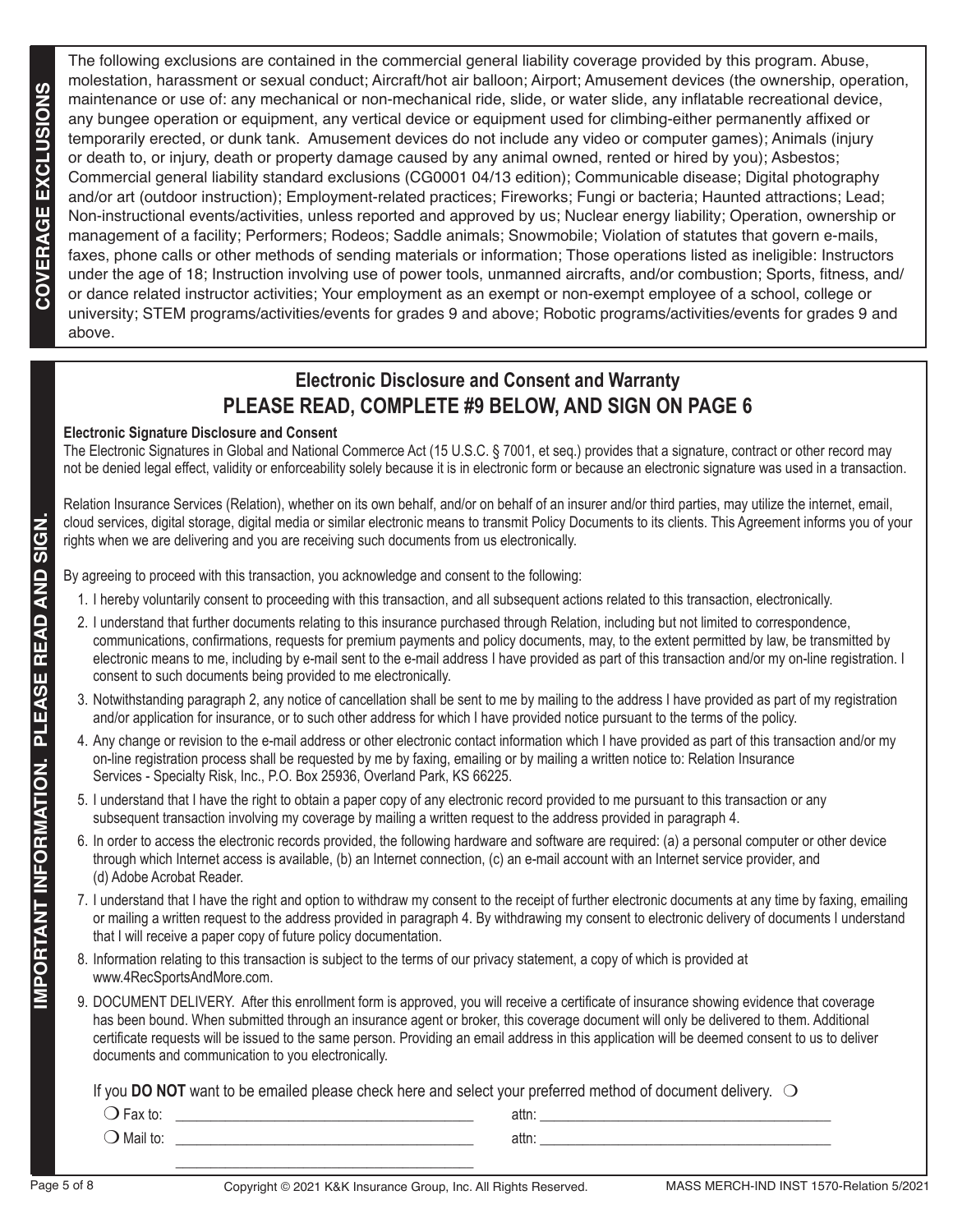### **READ AND SIGN.**

**Warranty Statement:** I understand that the insurance company, in determining whether to provide insurance coverage, will rely on the information contained in this form and all other information being submitted. I hereby warrant, represent and confirm that, to the best of my knowledge, all information provided is complete, true and correct.

| Applicant name (from page 3): |        |  |
|-------------------------------|--------|--|
| Applicant or agent signature. | Date:  |  |
| Printed name:                 | Title: |  |

### **AGENTS: YOU MUST CONTINUE TO NEXT SECTION AND COMPLETE AGENT WARRANTY SECTION Enrollments cannot be accepted unless this section is completed**

| I am aware that the insurance company expects accurate reporting for my premium calculation. I understand that my book and records may be examined                                                                                                   |                                                                                                                                                                                                                                      |      |       |     |
|------------------------------------------------------------------------------------------------------------------------------------------------------------------------------------------------------------------------------------------------------|--------------------------------------------------------------------------------------------------------------------------------------------------------------------------------------------------------------------------------------|------|-------|-----|
| or audited by the insurance company at any time during the coverage period and up to three years thereafter. Intentional misrepresentation or misreporting<br>may jeopardize coverage. We reserve the right to decline/void any ineligible coverage. |                                                                                                                                                                                                                                      |      |       |     |
| I further acknowledge that, I have reviewed all information provided with this enrollment form and understand the exclusions which apply, as well as the<br>activities and operations for which coverage is not provided.                            |                                                                                                                                                                                                                                      |      |       |     |
|                                                                                                                                                                                                                                                      |                                                                                                                                                                                                                                      |      |       |     |
| Applicant or agent signature entertainment and a Date: contract of Date:                                                                                                                                                                             |                                                                                                                                                                                                                                      |      |       |     |
|                                                                                                                                                                                                                                                      |                                                                                                                                                                                                                                      |      |       |     |
| If an agent: Check here to acknowledge you are signing on behalf of the named insured $\bigcirc$                                                                                                                                                     |                                                                                                                                                                                                                                      |      |       |     |
|                                                                                                                                                                                                                                                      | AGENTS: YOU MUST CONTINUE TO NEXT SECTION AND COMPLETE AGENT WARRANTY SECTION<br>Enrollments cannot be accepted unless this section is completed                                                                                     |      |       |     |
| <b>AGENTS:</b> Please complete the information below.                                                                                                                                                                                                |                                                                                                                                                                                                                                      |      |       |     |
| Agency name: <u>Communication and Agent</u> Contact name: <u>Communication and Contact name</u> and Contact name in the series of the series of the series of the series of the series of the series of the series of the series of the              |                                                                                                                                                                                                                                      |      |       |     |
|                                                                                                                                                                                                                                                      | Address                                                                                                                                                                                                                              | City | State | Zip |
|                                                                                                                                                                                                                                                      |                                                                                                                                                                                                                                      |      |       |     |
|                                                                                                                                                                                                                                                      |                                                                                                                                                                                                                                      |      |       |     |
| reasonably satisfactory evidence of all of the above mentioned items.<br>I understand that agents do not have authority to issue binders or a certificate of insurance on behalf of this program.                                                    |                                                                                                                                                                                                                                      |      |       |     |
|                                                                                                                                                                                                                                                      |                                                                                                                                                                                                                                      |      |       |     |
| Agent signature:                                                                                                                                                                                                                                     | Date: <u>Date: Date: Date: Date: Date: Date: Date: Date: Date: Date: Date: Date: Date: Date: Date: Date: Date: Date: Date: Date: Date: Date: Date: Date: Date: Date: Date: Date: Date: Date: Date: Date: Date: Date: Date: Date:</u> |      |       |     |
|                                                                                                                                                                                                                                                      |                                                                                                                                                                                                                                      |      |       |     |
|                                                                                                                                                                                                                                                      |                                                                                                                                                                                                                                      |      |       |     |
|                                                                                                                                                                                                                                                      |                                                                                                                                                                                                                                      |      |       |     |
|                                                                                                                                                                                                                                                      |                                                                                                                                                                                                                                      |      |       |     |
|                                                                                                                                                                                                                                                      |                                                                                                                                                                                                                                      |      |       |     |
|                                                                                                                                                                                                                                                      |                                                                                                                                                                                                                                      |      |       |     |
|                                                                                                                                                                                                                                                      |                                                                                                                                                                                                                                      |      |       |     |
|                                                                                                                                                                                                                                                      |                                                                                                                                                                                                                                      |      |       |     |
|                                                                                                                                                                                                                                                      |                                                                                                                                                                                                                                      |      |       |     |
|                                                                                                                                                                                                                                                      |                                                                                                                                                                                                                                      |      |       |     |
|                                                                                                                                                                                                                                                      |                                                                                                                                                                                                                                      |      |       |     |
|                                                                                                                                                                                                                                                      |                                                                                                                                                                                                                                      |      |       |     |
|                                                                                                                                                                                                                                                      |                                                                                                                                                                                                                                      |      |       |     |
|                                                                                                                                                                                                                                                      |                                                                                                                                                                                                                                      |      |       |     |
|                                                                                                                                                                                                                                                      |                                                                                                                                                                                                                                      |      |       |     |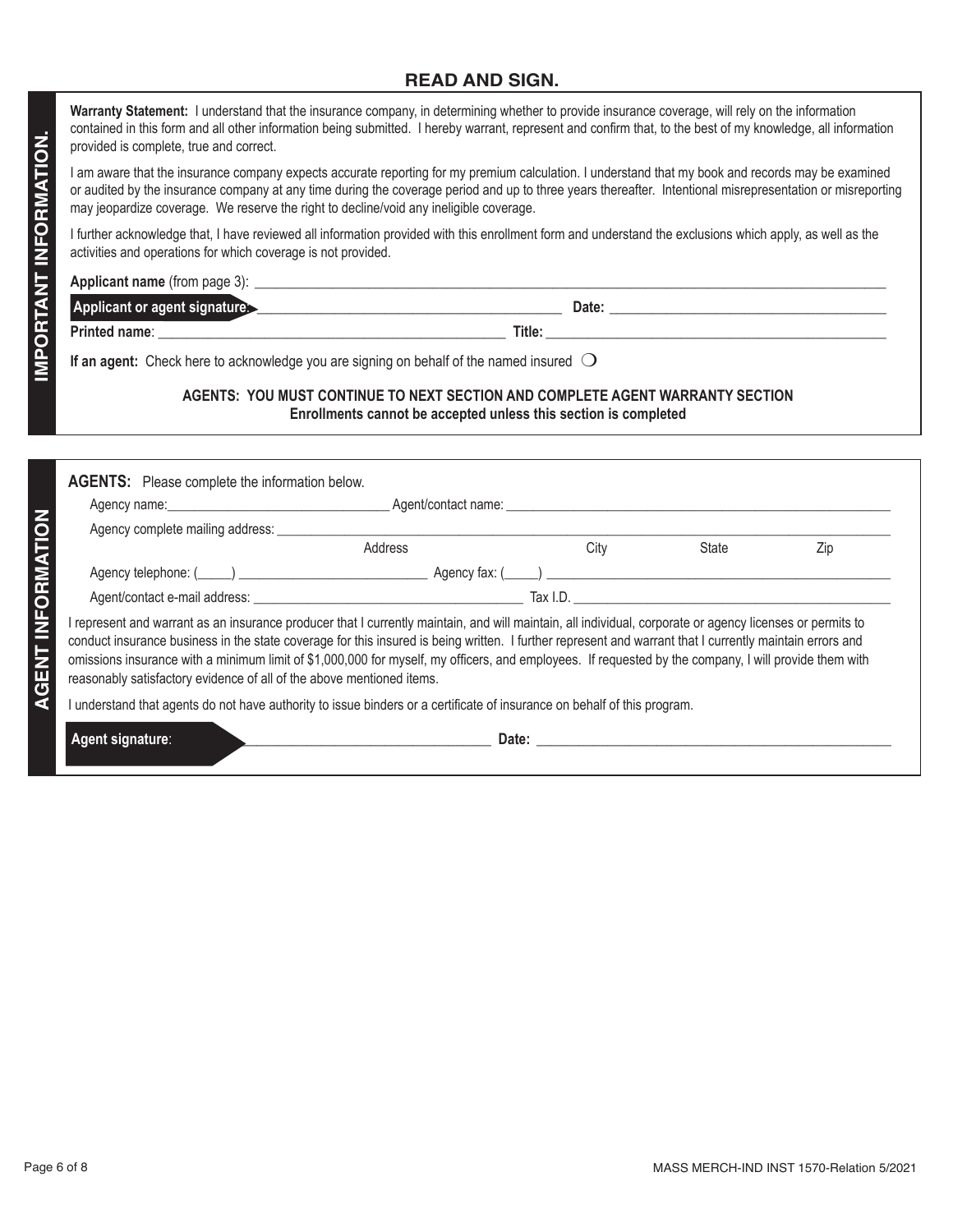### **Applicable in AL**

Any person who knowingly presents a false or fraudulent claim for payment of a loss or benefit or who knowingly presents false information in an application for insurance is guilty of a crime and may be subject to restitution fines or confinement in prison, or any combination thereof.

### **Applicable in AR, LA, MD, RI and WV**

Any person who knowingly (or willfully)\* presents a false or fraudulent claim for payment of a loss or benefit or knowingly (or willfully)\* presents false information in an application for insurance is guilty of a crime and may be subject to fines and confinement in prison. \*Applies in MD Only.

### **Applicable in CO**

It is unlawful to knowingly provide false, incomplete, or misleading facts or information to an insurance company for the purpose of defrauding or attempting to defraud the company. Penalties may include imprisonment, fines, denial of insurance and civil damages. Any insurance company or agent of an insurance company who knowingly provides false, incomplete, or misleading facts or information to a policyholder or claimant for the purpose of defrauding or attempting to defraud the policyholder or claimant with regard to a settlement or award payable from insurance proceeds shall be reported to the Colorado Division of Insurance within the Department of Regulatory Agencies.

### **Applicable in DC**

WARNING: It is a crime to provide false or misleading information to an insurer for the purpose of defrauding the insurer or any other person. Penalties include imprisonment and/or fines. In addition, an insurer may deny insurance benefits if false information materially related to a claim was provided by the applicant. **Applicable in FL**

Any person who knowingly and with intent to injure, defraud, or deceive any insurer files a statement of claim or an application containing any false, incomplete, or misleading information is guilty of a felony of the third degree.

#### **Applicable in KY**

Any person who knowingly and with intent to defraud any insurance company or other person files an application for insurance containing any materially false information or conceals, for the purpose of misleading, information concerning any fact material thereto commits a fraudulent insurance act, which is a crime.

#### **Applicable in ME, TN, and WA**

It is a crime to knowingly provide false, incomplete or misleading information to an insurance company for the purpose of defrauding the company. Penalties (may)\* include imprisonment, fines and denial of insurance benefits. \*Applies in ME Only.

### **Applicable in NM**

Any person who knowingly presents a false or fraudulent claim for payment of a loss or benefit or knowingly presents false information in an application for insurance is guilty of a crime and may be subject to civil fines and criminal penalties.

### **Applicable in NJ**

Any person who includes any false or misleading information on an application for an insurance policy is subject to criminal and civil penalties.

### **Applicable in NY**

Any person who knowingly and with intent to defraud any insurance company or other person files an application for insurance or statement of claim containing any materially false information, or conceals for the purpose of misleading, information concerning any fact material thereto commits a fraudulent insurance act, which is a crime, and shall also be subject to a civil penalty not to exceed five thousand dollars and the stated value of the claim for each such violation.

#### **Applicable in OH**

Any person who, with intent to defraud or knowing that he is facilitating a fraud against an insurer, submits an application or files a claim containing a false or deceptive statement is guilty of insurance fraud.

### **Applicable in OK**

WARNING: Any person who knowingly, and with intent to injure, defraud or deceive any insurer, makes any claim for the proceeds of an insurance policy containing any false, incomplete or misleading information is guilty of a felony.

### **Applicable in PA**

Any person who knowingly and with intent to defraud any insurance company or other person files an application for insurance or statement of claim containing any materially false information or conceals for the purpose of misleading, information concerning any fact material thereto commits a fraudulent insurance act, which is a crime and subjects such person to criminal and civil penalties.

### **Applicable in OR**

Any person who knowingly and with intent to defraud or solicit another to defraud the insurer by submitting an application containing a false statement as to any material fact may be violating state law.

#### **Applicable in VA**

It is a crime to knowingly provide false, incomplete or misleading information to an insurance company for the purpose of defrauding the company. Penalties include imprisonment, fines and denial of benefits.

FRAUD APPS (2019/11)